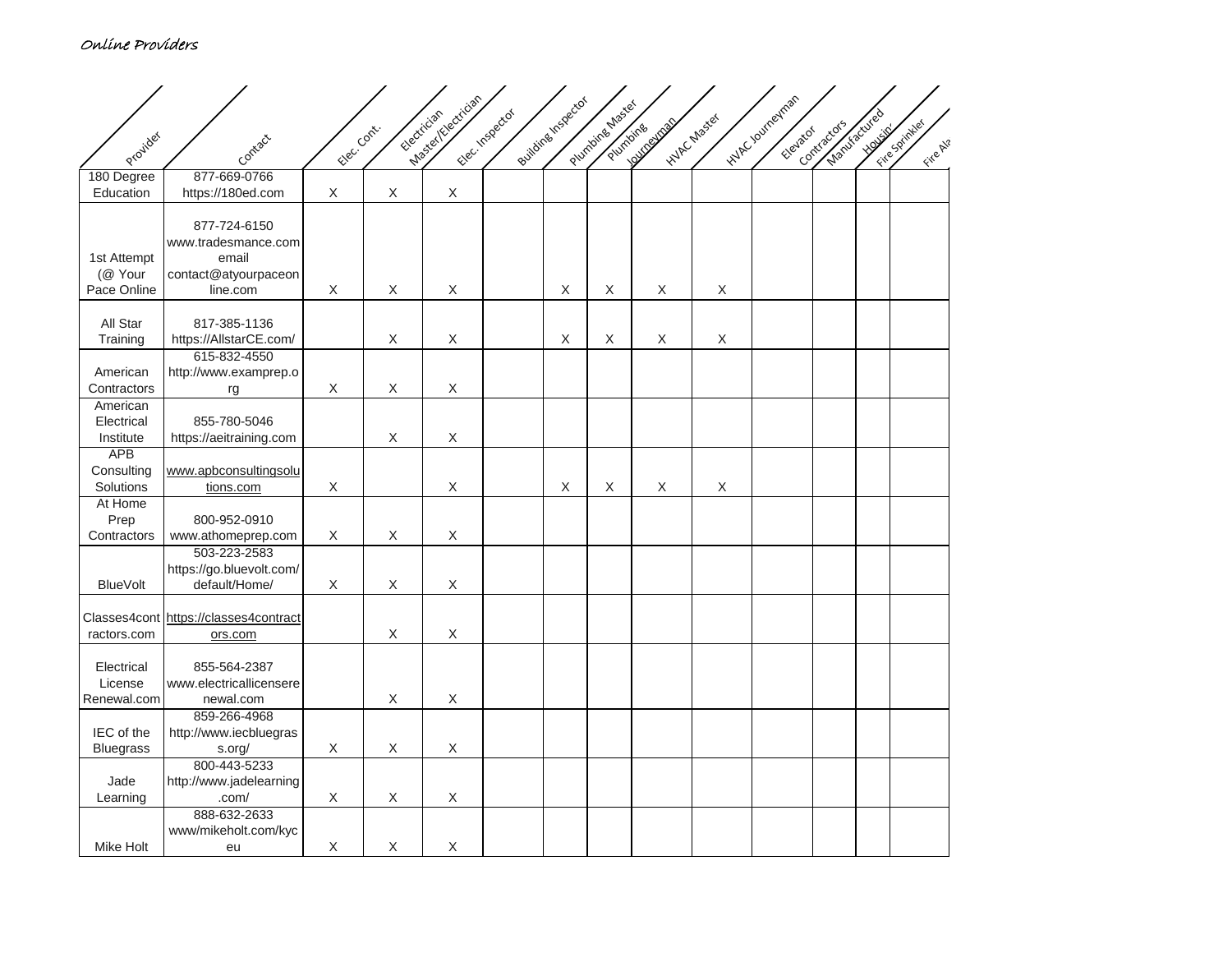## Online Providers

| Provider                                                              | Contact                                                                                                                                                               | Elec. Contr. | Electrician | Masey (Electrician | Flectrispector | Building Inspector | Plumbing Master<br>Plumbing | Hylp chaster<br><b>LOVID SURVEYOR</b> |                           | inder roungings<br>Elevator | Manufacured<br>Contractors | <b>Housing</b> | Fire Sprintler<br>Fire Al? |
|-----------------------------------------------------------------------|-----------------------------------------------------------------------------------------------------------------------------------------------------------------------|--------------|-------------|--------------------|----------------|--------------------|-----------------------------|---------------------------------------|---------------------------|-----------------------------|----------------------------|----------------|----------------------------|
| RedVector                                                             | 866-546-1212<br>www.redvector.com                                                                                                                                     | X            | X           | $\mathsf X$        |                |                    |                             | X                                     | $\boldsymbol{\mathsf{X}}$ |                             |                            |                |                            |
| Tradetech                                                             | 859-753-4659<br>www.tradetechky.com<br>email<br>contact@tradetech.co<br>m                                                                                             | X            | $\mathsf X$ | X                  |                | X                  | X                           | X                                     | $\mathsf X$               |                             |                            |                |                            |
| Simpson<br>Strong-Tie                                                 | http://training.strongtie.<br>com/stc/sstpub/psciis.d<br><b>II?MAINMENU=SSTPU</b><br>$B$ or<br>http://training.strongtie.<br>com (click on the online<br>CEU courses) |              |             |                    | $\mathsf X$    |                    |                             |                                       |                           |                             |                            |                |                            |
| Plumbers<br>Training<br>Institute                                     | <b>Plumbers Training</b><br>Institute<br>D/O Certified Training<br>Institute<br>P:800-727-7104<br>Direct:231-943-2973<br>www.certifiedtrainingins<br>titute.com       |              |             |                    |                | X                  | $\mathsf X$                 |                                       |                           |                             |                            |                |                            |
| National<br>Association<br>of Elevator<br>Contractors<br>(NAEC)       | www.naec.peachnewm<br>edia.com<br>darrah@naec.org<br>770-760-9660                                                                                                     |              |             |                    |                |                    |                             |                                       |                           | X                           |                            |                |                            |
| <b>NAESA</b><br>International                                         | www.naesai.org<br>megan@naesai.org<br>360-292-4968                                                                                                                    |              |             |                    |                |                    |                             |                                       |                           | $\mathsf X$                 |                            |                |                            |
| Qualified<br>Elevator<br>Inspector<br><b>Training Fund</b><br>(QEITF) | www.qeitf.org<br>info@qeitf.org<br>mmorand@eiwpf.org<br>vheard@eiwpf.org                                                                                              |              |             |                    |                |                    |                             |                                       |                           | $\mathsf X$                 |                            |                |                            |